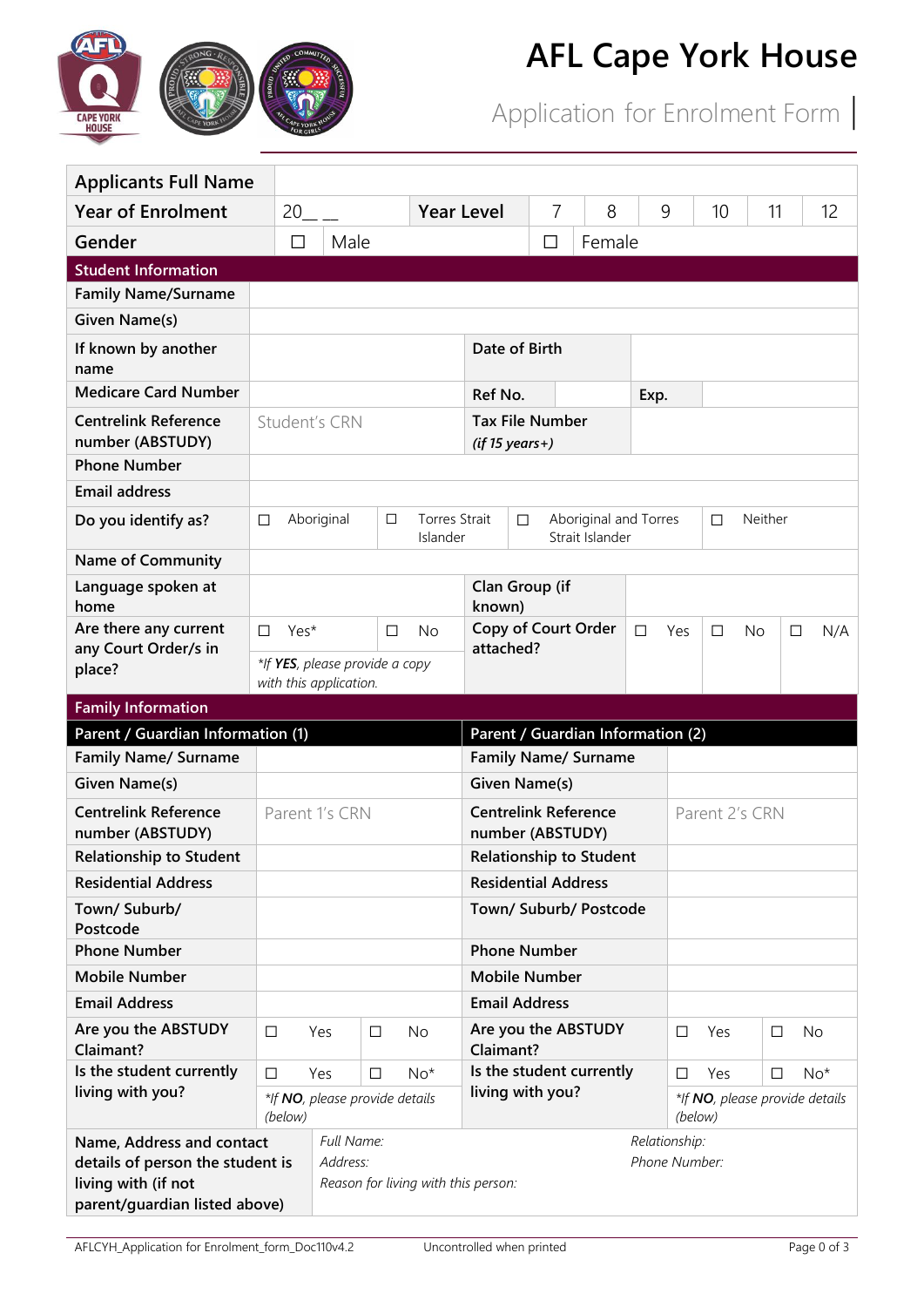

## **AFL Cape York House**

Application for Enrolment Form |

| <b>Other Contact Details</b>                    |   |                  |        |                                    |                                                 |               |  |  |
|-------------------------------------------------|---|------------------|--------|------------------------------------|-------------------------------------------------|---------------|--|--|
| <b>Emergency Contact</b>                        |   |                  |        | <b>School or Community Contact</b> |                                                 |               |  |  |
| Parent/Guardian (1)                             | П | Yes              | $\Box$ | No.                                | <b>Family Name/ Surname</b>                     |               |  |  |
| Parent/Guardian (2)                             | п | Yes              | П      | No.                                | Given Name(s)                                   |               |  |  |
| <b>Additional Emergency Family Contact</b>      |   |                  |        |                                    | <b>Relationship to Student</b>                  |               |  |  |
| <b>Family Name/ Surname</b>                     |   |                  |        |                                    | <b>Residential Address</b>                      |               |  |  |
| Given Name(s)                                   |   |                  |        |                                    | Town/ Suburb/ Postcode                          |               |  |  |
| <b>Centrelink Reference</b><br>number (ABSTUDY) |   | ER Contact's CRN |        |                                    | <b>Centrelink Reference</b><br>number (ABSTUDY) | Contact's CRN |  |  |
| <b>Relationship to Student</b>                  |   |                  |        |                                    | <b>Mobile Number</b>                            |               |  |  |
| <b>Residential Address</b>                      |   |                  |        |                                    | <b>Alternative Phone Number</b>                 |               |  |  |
| Town/ Suburb/ Postcode                          |   |                  |        |                                    | <b>Email address</b>                            |               |  |  |
| Mobile Number                                   |   |                  |        |                                    |                                                 |               |  |  |
| <b>Alternative Phone Number</b>                 |   |                  |        |                                    |                                                 |               |  |  |
| <b>Email address</b>                            |   |                  |        |                                    |                                                 |               |  |  |

| <b>Educational Profile- Please attach MOST RECENT reports</b>                                                                          |          |   |                                    |   |      |     |     |  |
|----------------------------------------------------------------------------------------------------------------------------------------|----------|---|------------------------------------|---|------|-----|-----|--|
| <b>Current School</b>                                                                                                                  |          |   | <b>Previous School(s)</b>          |   |      |     |     |  |
| <b>School Name</b>                                                                                                                     |          |   | School Name (1)                    |   |      |     |     |  |
| Length of Time                                                                                                                         |          |   | Length of Time                     |   |      |     |     |  |
| Semester 1 report attached                                                                                                             | П<br>Yes |   | <b>Reason for leaving?</b>         |   |      |     |     |  |
| Semester 2 report attached                                                                                                             | П<br>Yes |   | School Name (2)                    |   |      |     |     |  |
| <b>NAPLAN</b> report attached                                                                                                          | Yes<br>П |   | Length of Time                     |   |      |     |     |  |
|                                                                                                                                        |          |   | <b>Reason for Leaving?</b>         |   |      |     |     |  |
| If "YES" to any of the following, please specify and provide documentation                                                             |          |   |                                    |   |      |     |     |  |
| Has your child ever been assessed by a Specialist for learning difficulties /<br>Yes<br>□<br>П<br>developmental or behavioural issues? |          |   |                                    |   |      | No. |     |  |
| Has your child ever had an Individual Learning Plan?                                                                                   |          |   |                                    | П | Yes* |     | No. |  |
|                                                                                                                                        |          |   | *If YES, please provide<br>details |   |      |     |     |  |
| Does your child experience difficulties in any of the following areas?                                                                 |          |   |                                    |   |      |     |     |  |
| Speech<br>$\Box$                                                                                                                       |          | □ | Hearing                            |   |      |     |     |  |
| Physical<br>$\Box$                                                                                                                     |          | □ | Vision                             |   |      |     |     |  |
| Social / Emotional<br>$\Box$                                                                                                           |          | □ | Intellectual                       |   |      |     |     |  |
| Autism / Asperger's<br>$\Box$                                                                                                          |          | □ | learning difficulty                |   |      |     |     |  |
| ADD / ADHD<br>П                                                                                                                        |          | П | Other, please provide details      |   |      |     |     |  |

| Signatures          |  |                     |  |  |  |  |
|---------------------|--|---------------------|--|--|--|--|
| Parent/Guardian (1) |  | Parent/Guardian (2) |  |  |  |  |
| Signature           |  | Signature           |  |  |  |  |
| Date                |  | Date                |  |  |  |  |